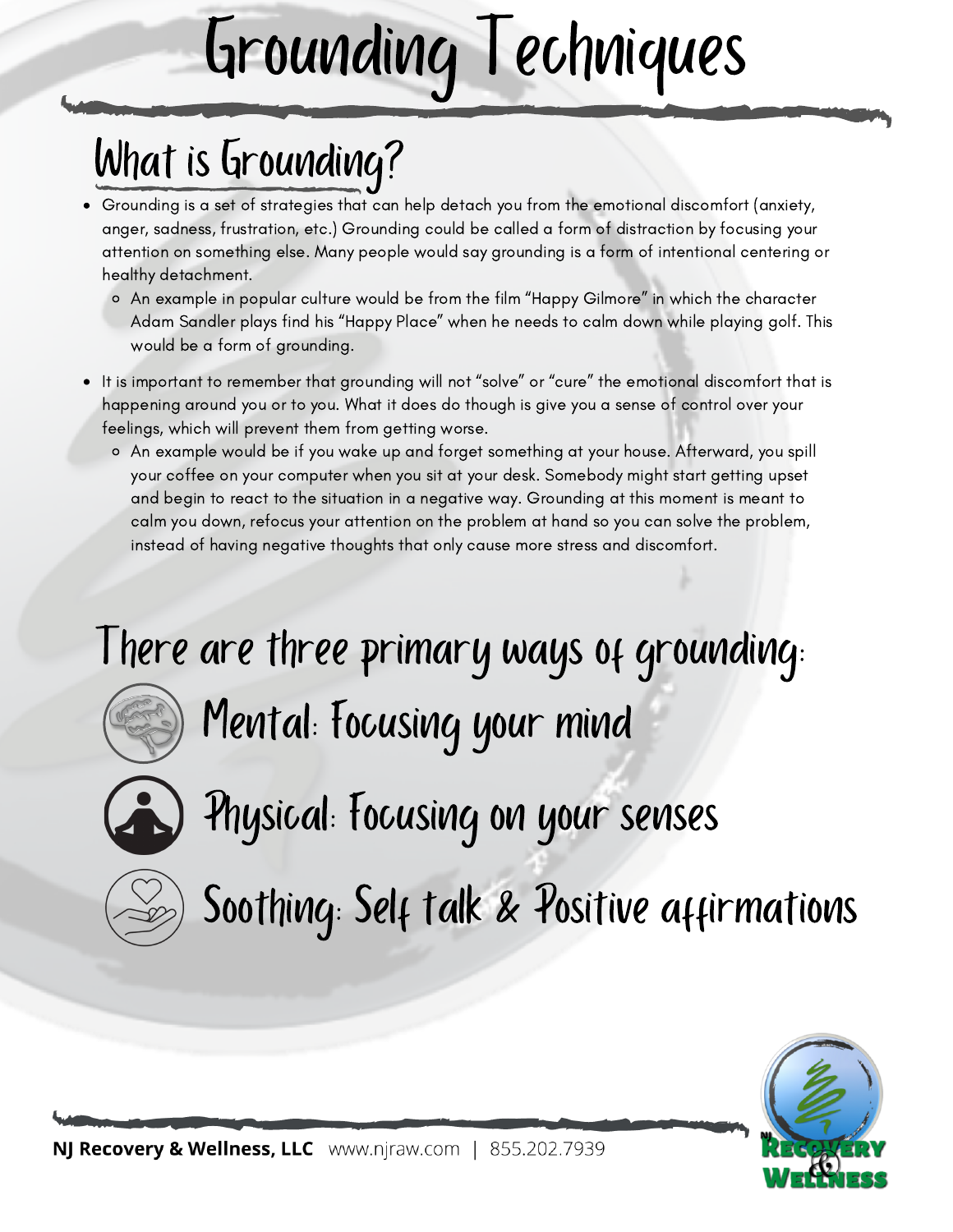# Counting to 10 or say the alphabet.

The key with this is not to run through the numbers or alphabet as fast as you can. Go slowly, focus on it, if you are counting maybe even say "1 Mississippi, 2 Mississippi, etc."

Mental Grounding

#### I hink of a category, and name or write down as many things as you can think of in it.

An example would be car brands. Ford, Ferrari, Dodge, General Motors, Fiat, Chrysler, Renault, Nissan, Infiniti, Toyota, MINI, etc. If you are a sports fan, it can't be any easier than seeing how many teams in your favorite sport you can name.

#### Describe an everyday activity in detail.

No matter what you are doing, you can take a step back and think about the steps that will go into it. An example would be "First I will get the bag of coffee, Second I will take out two tablespoons, Third I will put in the coffee filter, Fourth I will put the coffee into the coffee filter, etc."

#### Describe the environment around you.

Whether you are in your house, work office, or in nature. Take a second and glance around describing the small details around you. The more specific the detail the better.

### Reading out loud.

Whether it is on your phone, a book, or your computer screen take the time to just read out loud. This will instantly take over your attention as many people don't realize how much cognitive demand it is to read something out loud.

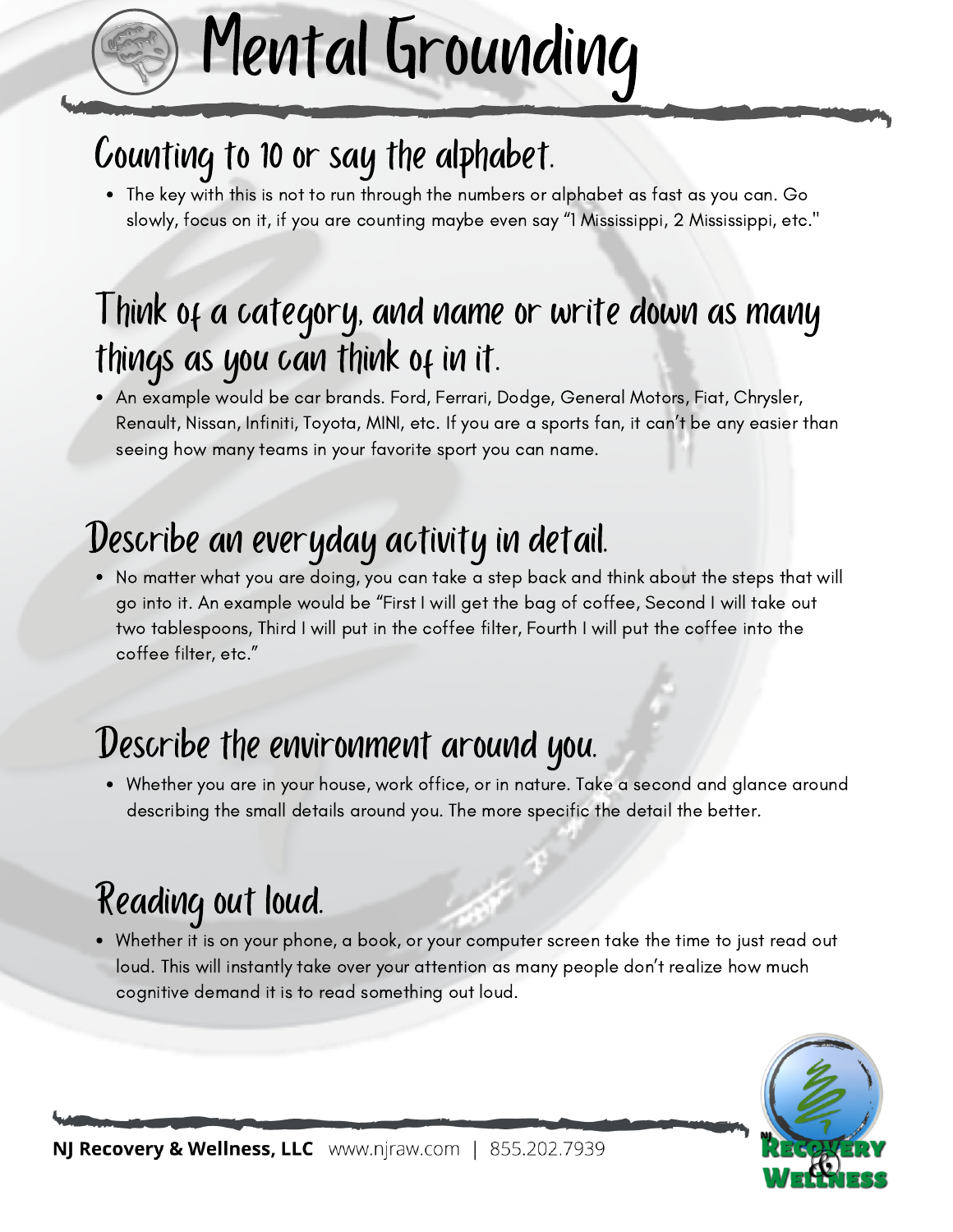# Physical Grounding

#### Focus on your breathing.

Close your eyes and focus on your breathing. An example of imagery to think of would be that your lungs are a double-sided doorway. When you breathe in you are walking through them, when you breathe out you are coming out of them. This practice is scientifically shown to help reduce your heart rate and calm you down.

#### Notice your body.

Many times, when we become distressed, we lose touch with our body sensations. Take a second with your eyes closed to push your feet on the ground, push your butt into your seat. If you are standing, wiggle your toes while feeling the pressure on your feet, maybe push your arms down to the ground and feel your shoulders muscles pull.

#### Touch an object around you.

Naturally, you should not touch somebody whom you do not know or who has not given you permission. Maybe, grab the closet pen, phone, mug and close your eyes and feel the fine details of it. If it is your phone, can you find any micro scratches? If it's your mug, feel the hot or cold sensation that it is giving off, is there condensation? Be mindful of how it feels inside your hands.

#### Pour cold or hot water on your hands.

When you enter the bathroom turn the water on and close your eyes. Feel the water wash down your hands, is it ice cold, room temperature, warm, or hot (don't burn yourself!). With your eyes closed, can you envision the water and how far wide it is spreading over your hands? Grab an ice cube and notice the sensation as it gradually melts in your hand.

### Carry a grounding object.

Do you have an object you feel lost without? When I was young having a rabbit foot was considered "lucky." Today, a rabbit's foot could be a great grounding object. The reason being would be the unique nature of it, having the soft fluffy end, but also the hard metal of the Keychain. When you need to ground you can take whatever your object is into your hands with your eyes closed and just feel the little details.